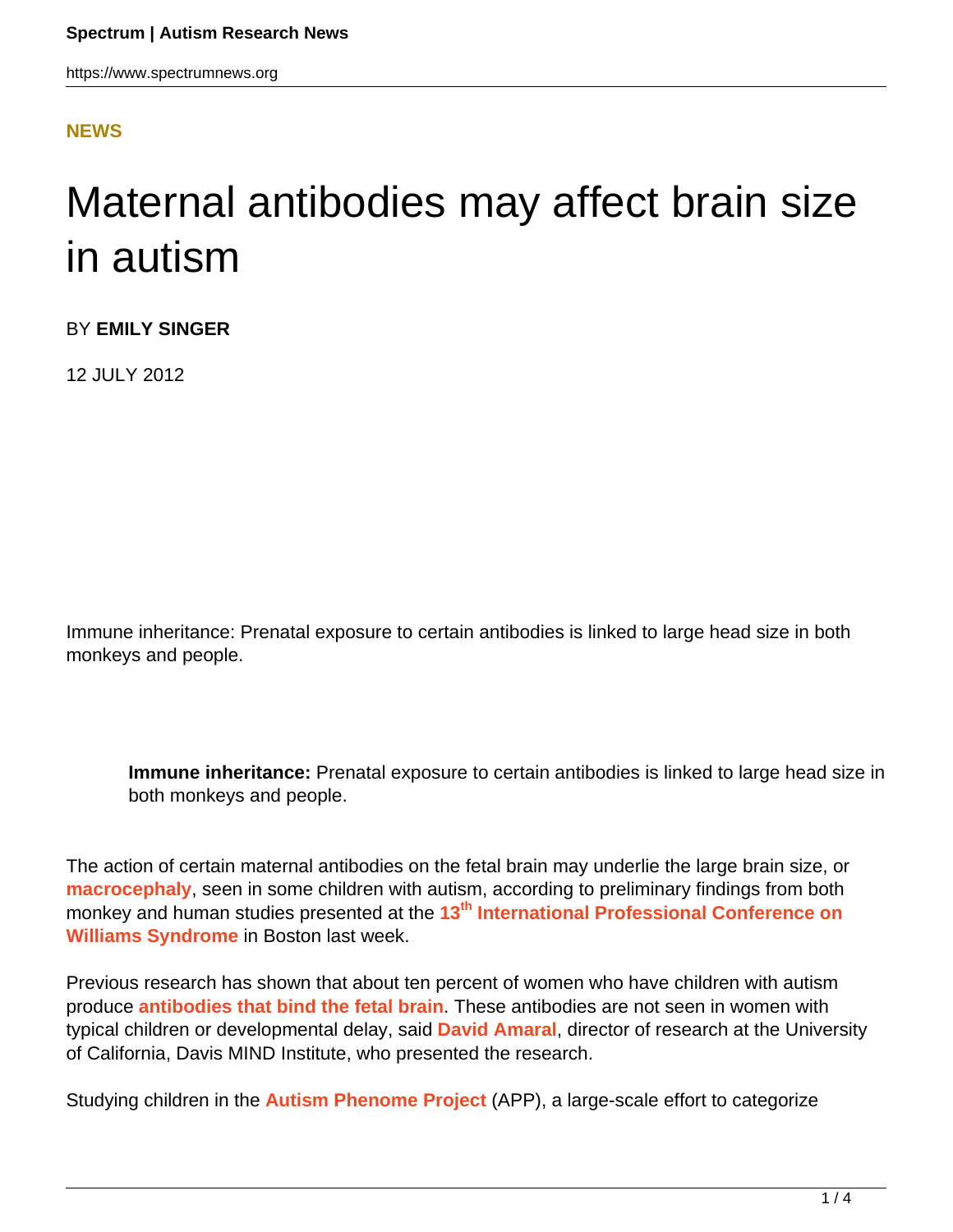different subgroups of autism, Amaral's team found that children of women who have these antibodies have the largest brains in the sample. The brain volume for this group is about 14 percent larger than average in the study and completely outside the range of typical controls.

A major question, however, is how macrocephaly, found in about 10 to 20 percent of children with autism, contributes to symptoms of the disorder.

"What does larger brain size mean? Is it important?" asks **[Paul Patterson](/author/?author=https%3A%2F%2Fid.simonsfoundation.org%2Fpaulpatterson)**, professor of biological sciences at the California Institute of Technology in Pasadena, who was not involved in the research. "I think that's a critical question."

But if the preliminary findings are confirmed, and brain size is shown to be relevant to the core symptoms of autism, it could suggest an approach to preventive therapy in this subgroup.

"There's a lot of work to be done before you can say this is a cause of autism, but once we do, you can do something about it," Amaral said. "There are lots of techniques used to blunt the effects of antibodies."

## **Big brains:**

Research from the APP published in December has shown that, overall, the brains of boys with autism are about six percent larger than those of controls. (Not all children with autism who have a larger-than-average brain size were exposed to the antibodies.)

Girls with autism, on average, do not have larger brains. The study also found that boys with **[regressive autism](https://www.spectrumnews.org/workshop-reports/2012/workshop-report-regression-in-autism)** — meaning that they appeared to develop normally and then abruptly lost language and social skills —are more likely to **[have larger brains](https://www.spectrumnews.org/news/2011/study-links-brain-size-to-regressive-autism)** than boys with non-regressive autism and controls.

In an ongoing project to understand the role of these antibodies, researchers at the MIND Institute injected pregnant rhesus monkeys with antibodies derived from the autism mothers, during a period of pregnancy when the fetus is thought to be vulnerable to environmental insults. They then did a series of brain scans using magnetic resonance imaging as the baby monkeys grew up.

Preliminary findings from four male monkeys suggest that prenatal exposure to antibodies purified from mothers of children with autism significantly increases brain size compared with controls. Brain size starts to deviate from the normal course at about 3 months of age, roughly equivalent to 1 year in humans.

"This is an exciting finding because the only difference is the antibody injection," said Amaral. The researchers are trying to confirm the finding in a larger group.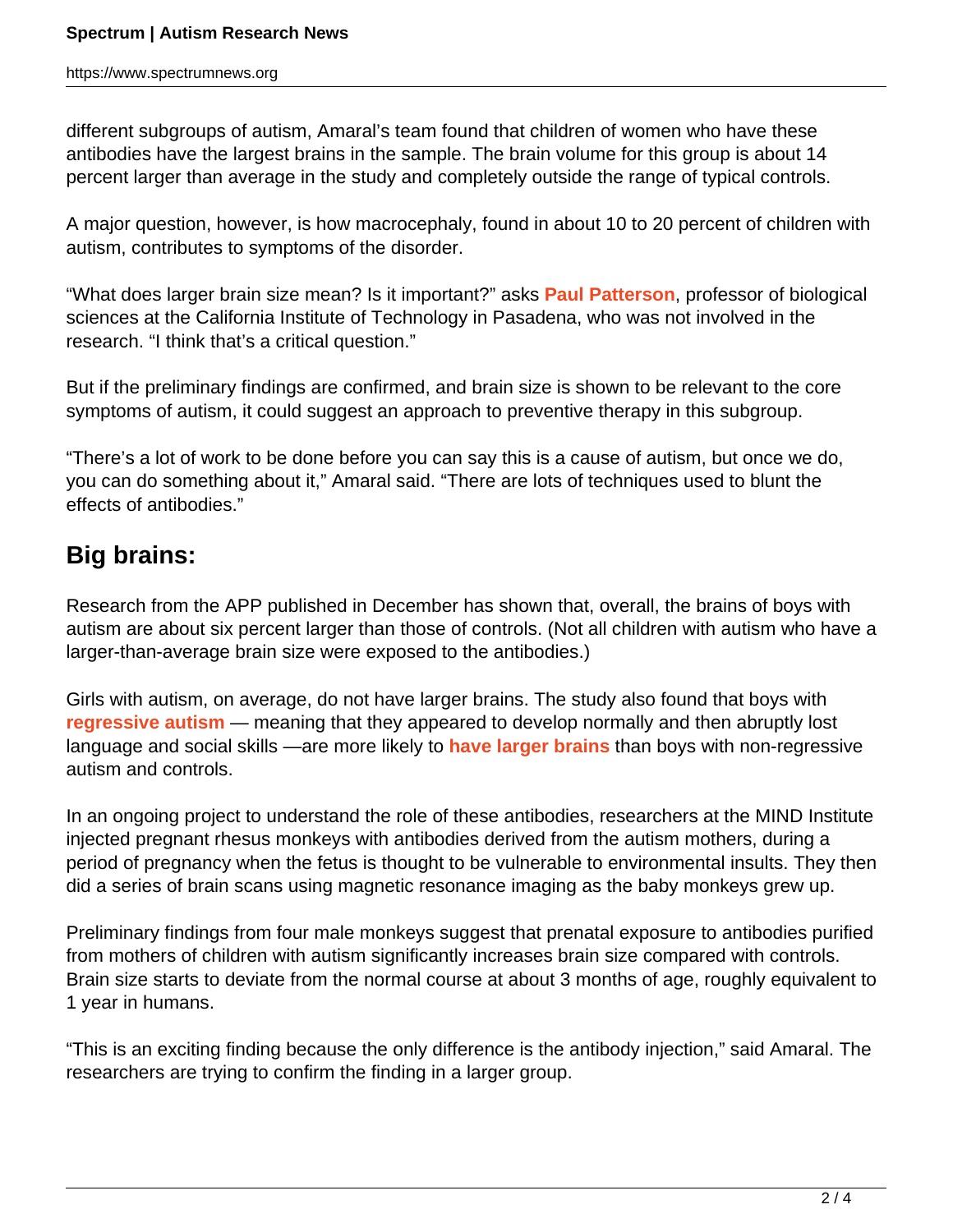"The fact that they made the same observation in monkeys and humans strongly supports the notion that the antibodies are making a difference," says **[Betty Diamond](/author/?author=https%3A%2F%2Fid.simonsfoundation.org%2Fbettydiamond)**, professor of medicine at Columbia University in New York, who was not involved in the research. "The numbers are small, so we don't want to go overboard yet."

Diamond's group has shown that mothers of children with autism are **[five times more likely](https://www.spectrumnews.org/viewpoint/2012/maternal-anti-brain-antibodies-may-play-a-role-in-autism)** than a control group of women of childbearing age to have anti-brain antibodies.

The link between large brain size and the symptoms of autism is still unclear, however. Monkeys exposed to maternal antibodies show social impairments, such as inappropriate approaches to other monkeys and inability to negotiate social interactions, said Amaral.

A study published this month by **[Judy Van de Water](http://www.ucdmc.ucdavis.edu/mindinstitute/ourteam/faculty/vandewater.html)**, Amaral's collaborator, found that children exposed to fetal antibodies during pregnancy score lower on the ability to communicate through spoken language than those who were not<sup>2</sup>.

Overall, children with autism in the APP who have large brains showed no behavioral differences from those with typical head size.

### **Missing link:**

Pending more results, it's also unclear what the link between antibodies and brain size means.

"We have no evidence whatsoever about what contributes to precocious brain growth in autism, largely because we can't get postmortem brains at that age," said Amaral. "If this holds up, we can get cohort of monkeys, look at the histology and contribute something to the neurobiology of autism that is impossible to do in human subjects."

For example, researchers could examine whether these brains have more neurons or glia another type of brain cell that has been **[tied to autism](https://www.spectrumnews.org/news/2009/study-says-rett-genes-role-in-glia-not-neurons-crucial-to-syndrome)** — than controls do.

The researchers are also following women who already have one child with autism to study them during subsequent pregnancies. The risk of a sibling of a child with autism also developing the disorder is **[up to 20 percent higher](https://www.spectrumnews.org/viewpoint/2011/studying-infant-siblings-of-children-with-autism-spectrum-disorder)** than in the general population.

"If maternal antibodies are truly pathogenic, the probability that a subsequent child will have autism might be 60 to 80 percent rather than 20 percent," said Amaral.

Amaral and Van de Water have yet to publish the specific identity of the fetal brain proteins to which the antibodies bind. Published papers refer instead to two protein bands of specific sizes, 37 and 73 kilodaltons.